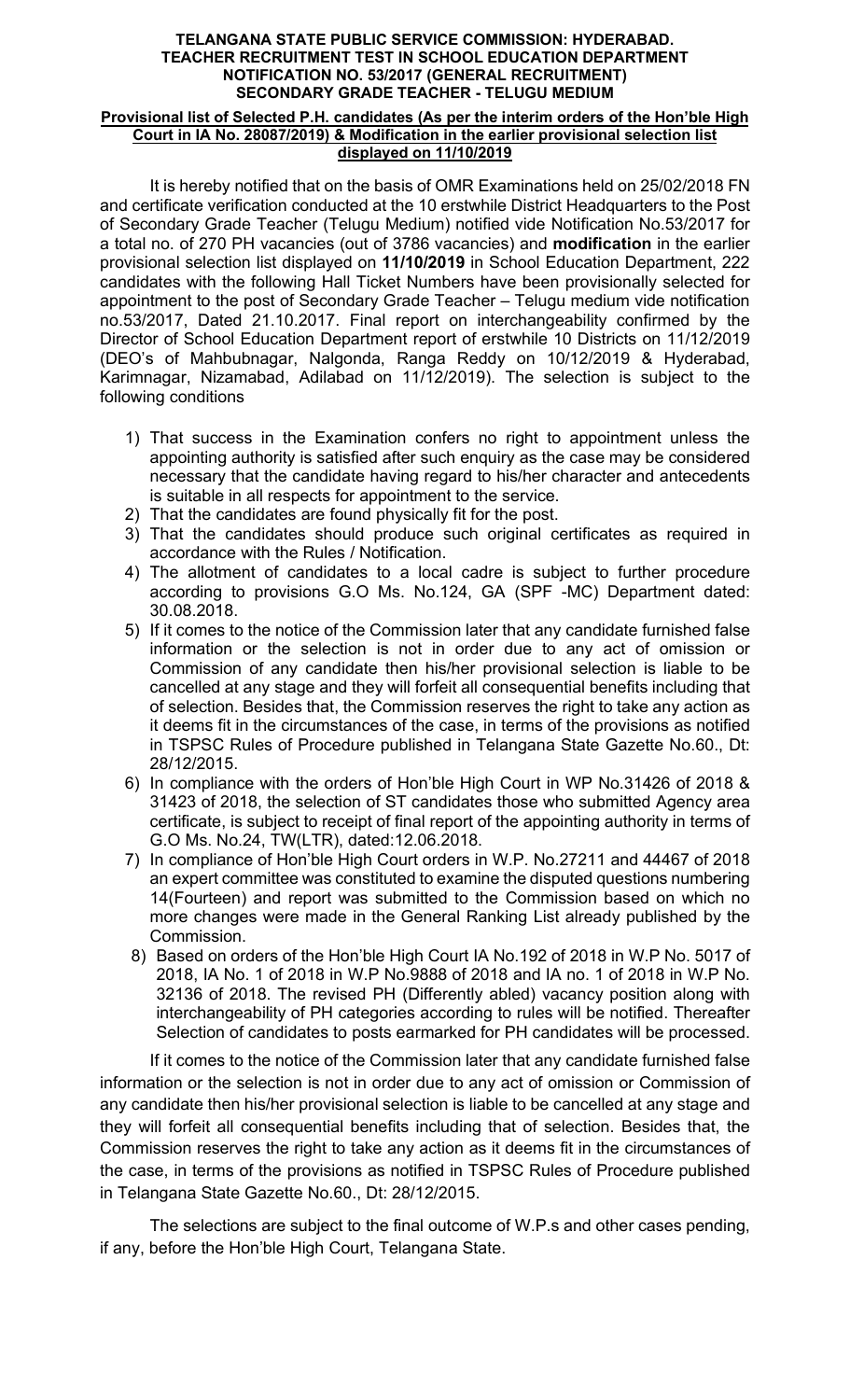### TELANGANA STATE PUBLIC SERVICE COMMISSION: HYDERABAD. TEACHER RECRUITMENT TEST IN SCHOOL EDUCATION DEPARTMENT NOTIFICATION NO. 53/2017 (GENERAL RECRUITMENT) SECONDARY GRADE TEACHER - TELUGU MEDIUM Provisional list of Selected P.H. candidates (As per the interim orders of the Hon'ble High Court in IA No. 28087/2019) & Modification in the earlier provisional selection list displayed on 11/10/2019)

## HALL TICKET NUMBERS

 $\overline{\phantom{0}}$ 

| Sno | <b>Htno</b> | Sel_dist                | Sel_area     | 51.  | 1753116933      | <b>RANGA REDDY</b>        | <b>RRDPL</b> |
|-----|-------------|-------------------------|--------------|------|-----------------|---------------------------|--------------|
| 1.  |             | 1753104513 MAHABUBNAGAR | <b>MBNPL</b> | 52.  | 1753116940      | <b>HYDERABAD</b>          | <b>HYDPG</b> |
| 2.  |             | 1753104553 MAHABUBNAGAR | <b>MBNPL</b> | 53.  | 1753116997      | <b>HYDERABAD</b>          | <b>HYDPG</b> |
| 3.  |             | 1753104557 MAHABUBNAGAR | <b>MBNPL</b> | 54.  | 1753119522      | <b>KHAMMAM</b>            | <b>KMMPL</b> |
| 4.  |             | 1753104558 MAHABUBNAGAR | <b>MBNPL</b> | 55.  | 1753124078      | <b>ADILABAD</b>           | <b>ADBPL</b> |
| 5.  |             | 1753104570 MAHABUBNAGAR | <b>MBNPL</b> | 56.  | 1753124080      | <b>HYDERABAD</b>          | <b>HYDPG</b> |
| 6.  |             | 1753104572 MAHABUBNAGAR | <b>MBNPL</b> | 57.  | 1753124082      | <b>ADILABAD</b>           | <b>ADBPL</b> |
| 7.  |             | 1753104617 MAHABUBNAGAR | <b>MBNPL</b> | 58.  | 1753124091      | <b>ADILABAD</b>           | <b>ADBPL</b> |
| 8.  |             | 1753104633 MAHABUBNAGAR | <b>MBNPL</b> | 59.  | 1753124095      | <b>ADILABAD</b>           | <b>ADBPL</b> |
| 9.  |             | 1753108150 MAHABUBNAGAR | <b>MBNPL</b> | 60.  | 1753124102      | <b>ADILABAD</b>           | <b>ADBPL</b> |
| 10. | 1753108158  | <b>RANGA REDDY</b>      | <b>RRDPL</b> | 61.  | 1753124104      | <b>ADILABAD</b>           | <b>ADBPL</b> |
| 11. | 1753108164  | <b>RANGA REDDY</b>      | <b>RRDPL</b> | 62.  | 1753124105      | <b>ADILABAD</b>           | <b>ADBPL</b> |
| 12. | 1753108176  | <b>RANGA REDDY</b>      | <b>RRDPL</b> | 63.  | 1753124111      | <b>ADILABAD</b>           | <b>ADBPL</b> |
| 13. | 1753108193  | <b>RANGA REDDY</b>      | <b>RRDPL</b> | 64.  | 1753124112      | <b>ADILABAD</b>           | <b>ADBPL</b> |
| 14. | 1753108560  | <b>RANGA REDDY</b>      | <b>RRDPL</b> | 65.  | 1753124114      | <b>ADILABAD</b>           | <b>ADBPL</b> |
| 15. | 1753108561  | <b>RANGA REDDY</b>      | <b>RRDPL</b> | 66.  | 1753124117      | <b>ADILABAD</b>           | <b>ADBPL</b> |
| 16. | 1753108563  | <b>RANGA REDDY</b>      | <b>RRDPL</b> | 67.  | 1753124122      | <b>ADILABAD</b>           | <b>ADBPL</b> |
| 17. | 1753108564  | <b>RANGA REDDY</b>      | <b>RRDPL</b> | 68.  | 1753124123      | <b>ADILABAD</b>           | <b>ADBPL</b> |
| 18. | 1753108568  | <b>RANGA REDDY</b>      | <b>RRDPL</b> | 69.  | 1753124131      | <b>ADILABAD</b>           | <b>ADBPL</b> |
| 19. | 1753108578  | <b>RANGA REDDY</b>      | <b>RRDPL</b> | 70.  | 1753124133      | <b>ADILABAD</b>           | <b>ADBPL</b> |
| 20. | 1753108580  | <b>RANGA REDDY</b>      | <b>RRDPL</b> | 71.  | 1753124644      | <b>RANGA REDDY</b>        | <b>RRDPL</b> |
| 21. | 1753108582  | <b>RANGA REDDY</b>      | <b>RRDPL</b> | 72.  | 1753124646      | WARANGAL                  | <b>WGLPG</b> |
| 22. | 1753108586  | <b>RANGA REDDY</b>      | <b>RRDPL</b> | 73.  | 1753124696      | <b>WARANGAL</b>           | <b>WGLPG</b> |
| 23. | 1753108591  | <b>RANGA REDDY</b>      | <b>RRDPL</b> | 74.  | 1753124698      | WARANGAL                  | <b>WGLPG</b> |
| 24. |             | 1753108592 MAHABUBNAGAR | <b>MBNPL</b> | 75.  | 1753124701      | <b>HYDERABAD</b>          | <b>HYDPG</b> |
| 25. | 1753108597  | <b>HYDERABAD</b>        | <b>HYDPG</b> | 76.  | 1753124704      | <b>WARANGAL</b>           | <b>WGLPG</b> |
| 26. |             | 1753108611 MAHABUBNAGAR | <b>MBNPL</b> | 77.  | 1753124713      | <b>MEDAK</b>              | <b>MDKPL</b> |
| 27. | 1753108618  | <b>RANGA REDDY</b>      | <b>RRDPL</b> | 78.  | 1753124715      | WARANGAL                  | <b>WGLPG</b> |
| 28. |             | 1753108620 MAHABUBNAGAR | <b>MBNPL</b> | 79.  |                 | 1753127436   MAHABUBNAGAR | <b>MBNPL</b> |
| 29. |             | 1753108623 MAHABUBNAGAR | <b>MBNPL</b> | 80.  | 1753127445      | <b>ADILABAD</b>           | <b>ADBPG</b> |
| 30. | 1753108628  | <b>MAHABUBNAGAR</b>     | <b>MBNPL</b> | 81.  |                 | 1753127448 MAHABUBNAGAR   | <b>MBNPL</b> |
| 31. | 1753108631  | <b>RANGA REDDY</b>      | <b>RRDPG</b> | 82.  | 1753127455      | <b>MEDAK</b>              | <b>MDKPL</b> |
| 32. |             | 1753108647 MAHABUBNAGAR | <b>MBNPL</b> | 83.  | 1753127487      | WARANGAL                  | <b>WGLPG</b> |
| 33. |             | 1753108682 MAHABUBNAGAR | <b>MBNPL</b> | 84.  | 1753127488      | <b>ADILABAD</b>           | <b>ADBPL</b> |
| 34. | 1753108690  | <b>HYDERABAD</b>        | <b>HYDPG</b> | 85.  | 1753127502      | MAHABUBNAGAR              | <b>MBNPG</b> |
| 35. |             | 1753108694 MAHABUBNAGAR | <b>MBNPL</b> | 86.  | 1753127529      | <b>MEDAK</b>              | <b>MDKPL</b> |
| 36. | 1753108708  | <b>MAHABUBNAGAR</b>     | <b>MBNPL</b> | 87.  | 1753127671      | <b>NIZAMABAD</b>          | <b>NZBPL</b> |
| 37. | 1753108711  | <b>RANGA REDDY</b>      | <b>RRDPL</b> | 88.  | 1753127897      | <b>ADILABAD</b>           | <b>ADBPL</b> |
| 38. |             | 1753108713 MAHABUBNAGAR | <b>MBNPL</b> | 89.  | 1753134619      | WARANGAL                  | <b>WGLPG</b> |
| 39. | 1753114994  | <b>ADILABAD</b>         | <b>ADBPG</b> | 90.  | 1753134633      | <b>MEDAK</b>              | <b>MDKPG</b> |
| 40. | 1753115003  | <b>ADILABAD</b>         | ADBPL        | 91.  | 1753134653      | <b>WARANGAL</b>           | <b>WGLPG</b> |
| 41. | 1753115004  | ADILABAD                | ADBPL        | 92.  | 1753134688      | WARANGAL                  | <b>WGLPG</b> |
| 42. | 1753115011  | <b>ADILABAD</b>         | <b>ADBPL</b> | 93.  | 1753134761      | <b>WARANGAL</b>           | <b>WGLPG</b> |
| 43. | 1753115016  | <b>ADILABAD</b>         | ADBPL        | 94.  | 1753137214      | <b>HYDERABAD</b>          | <b>HYDPG</b> |
| 44. | 1753115527  | ADILABAD                | ADBPL        | 95.  | 1753137240      | <b>HYDERABAD</b>          | <b>HYDPG</b> |
| 45. | 1753115529  | <b>ADILABAD</b>         | <b>ADBPL</b> | 96.  | 1753137363      | <b>RANGA REDDY</b>        | <b>RRDPL</b> |
| 46. | 1753116185  | <b>ADILABAD</b>         | ADBPL        | 97.  | 1753137592      | <b>HYDERABAD</b>          | <b>HYDPG</b> |
| 47. | 1753116899  | <b>RANGA REDDY</b>      | <b>RRDPL</b> | 98.  | 1753137601      | <b>HYDERABAD</b>          | <b>HYDPG</b> |
| 48. | 1753116912  | RANGA REDDY             | <b>RRDPL</b> | 99.  | 1753137608      | <b>HYDERABAD</b>          | <b>HYDPG</b> |
| 49. | 1753116926  | RANGA REDDY             | <b>RRDPL</b> | 100. | 1753139924      | <b>KARIMNAGAR</b>         | <b>KRMPG</b> |
| 50. | 1753116928  | RANGA REDDY             | <b>RRDPL</b> |      | 101. 1753139941 | <b>KARIMNAGAR</b>         | <b>KRMPG</b> |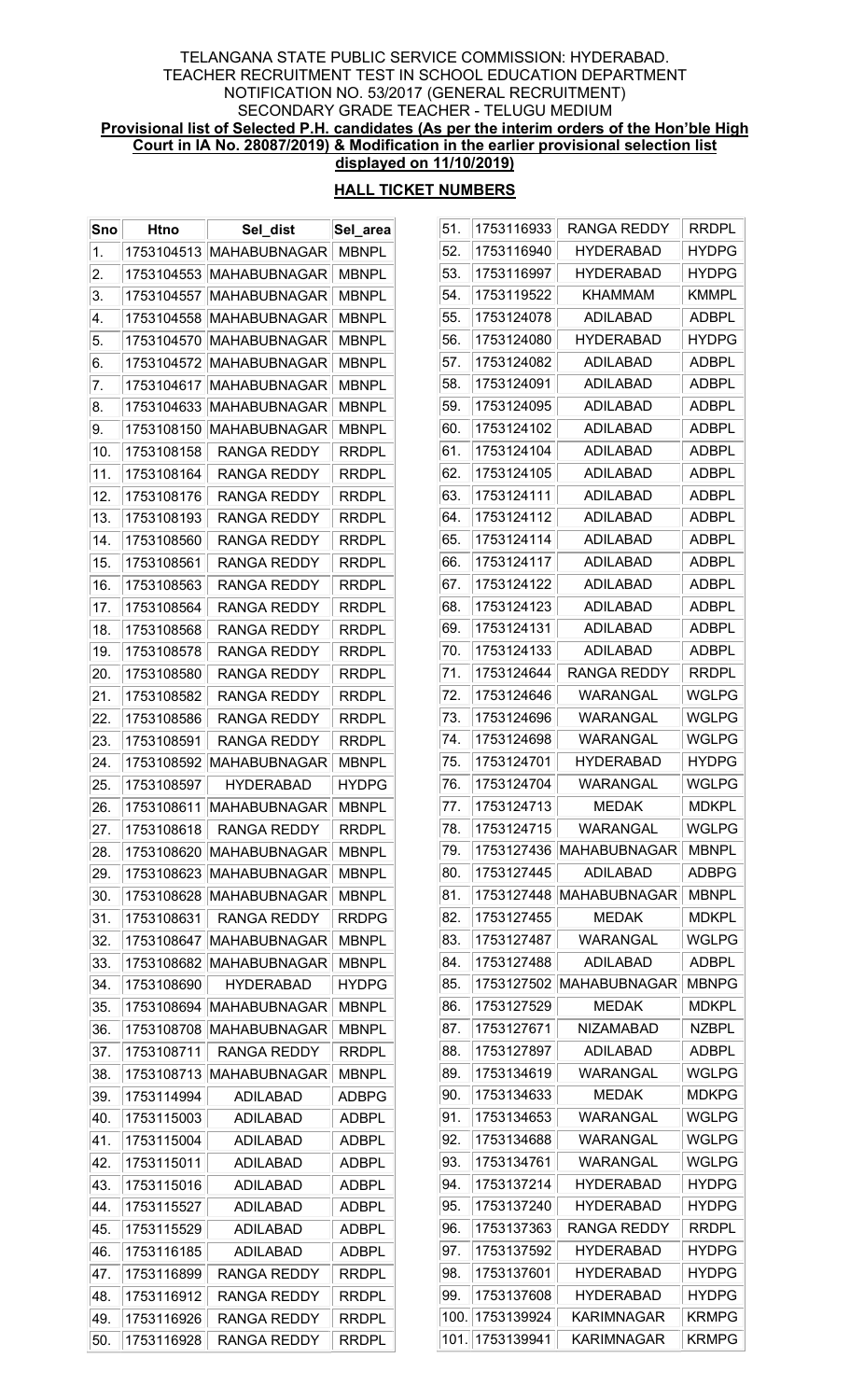| 102. | 1753139949      | KARIMNAGAR                   | <b>KRMPG</b> |      |                 | 138. 1753148592 MAHABUBNAGAR | <b>MBNPG</b> |
|------|-----------------|------------------------------|--------------|------|-----------------|------------------------------|--------------|
| 103. | 1753144897      | <b>MEDAK</b>                 | <b>MDKPL</b> |      | 139. 1753148597 | <b>MAHABUBNAGAR</b>          | <b>MBNPL</b> |
| 104. | 1753146961      | <b>NIZAMABAD</b>             | <b>NZBPL</b> |      | 140. 1753148602 | MAHABUBNAGAR                 | <b>MBNPL</b> |
| 105. | 1753146980      | <b>MEDAK</b>                 | <b>MDKPL</b> |      |                 | 141. 1753148636 MAHABUBNAGAR | <b>MBNPL</b> |
| 106. | 1753146986      | <b>MEDAK</b>                 | <b>MDKPL</b> | 142. |                 | 1753149040 MAHABUBNAGAR      | <b>MBNPL</b> |
| 107. | 1753146998      | <b>MEDAK</b>                 | <b>MDKPL</b> | 143. | 1753149054      | MAHABUBNAGAR                 | <b>MBNPL</b> |
| 108. | 1753147000      | <b>MEDAK</b>                 | <b>MDKPL</b> |      | 144. 1753150730 | <b>MAHABUBNAGAR</b>          | <b>MBNPL</b> |
| 109. | 1753147001      | <b>MEDAK</b>                 | <b>MDKPL</b> | 145. | 1753150765      | <b>MEDAK</b>                 | <b>MDKPL</b> |
| 110. | 1753147766      | <b>MEDAK</b>                 | <b>MDKPL</b> |      | 146. 1753150780 | <b>NIZAMABAD</b>             | <b>NZBPL</b> |
| 111. | 1753147775      | <b>MEDAK</b>                 | <b>MDKPL</b> |      | 147. 1753150802 | <b>ADILABAD</b>              | <b>ADBPL</b> |
| 112. | 1753147787      | <b>MEDAK</b>                 | <b>MDKPL</b> |      | 148. 1753150811 | MAHABUBNAGAR                 | <b>MBNPL</b> |
| 113. | 1753147795      | <b>MEDAK</b>                 | <b>MDKPL</b> |      | 149. 1753151218 | MAHABUBNAGAR                 | <b>MBNPL</b> |
| 114. | 1753147806      | <b>MEDAK</b>                 | <b>MDKPL</b> |      | 150. 1753156074 | <b>NIZAMABAD</b>             | <b>NZBPL</b> |
| 115. | 1753147808      | <b>MEDAK</b>                 | <b>MDKPL</b> |      | 151. 1753156085 | <b>NIZAMABAD</b>             | <b>NZBPL</b> |
| 116. | 1753147814      | <b>MEDAK</b>                 | <b>MDKPL</b> |      | 152. 1753156087 | <b>MEDAK</b>                 | <b>MDKPL</b> |
| 117. | 1753147816      | <b>NIZAMABAD</b>             | <b>NZBPL</b> |      | 153. 1753156088 | <b>NIZAMABAD</b>             | <b>NZBPL</b> |
| 118. | 1753147818      | <b>NIZAMABAD</b>             | <b>NZBPL</b> |      | 154. 1753156106 | <b>MEDAK</b>                 | <b>MDKPL</b> |
| 119. | 1753147820      | <b>MEDAK</b>                 | <b>MDKPL</b> |      | 155. 1753156107 | <b>MEDAK</b>                 | <b>MDKPL</b> |
| 120. | 1753147826      | <b>MEDAK</b>                 | <b>MDKPL</b> |      | 156. 1753156109 | <b>NIZAMABAD</b>             | <b>NZBPL</b> |
| 121. | 1753147829      | <b>MEDAK</b>                 | <b>MDKPL</b> |      | 157. 1753156111 | <b>NIZAMABAD</b>             | <b>NZBPL</b> |
| 122. | 1753147833      | <b>NIZAMABAD</b>             | <b>NZBPL</b> |      | 158. 1753156117 | <b>NIZAMABAD</b>             | <b>NZBPG</b> |
| 123. | 1753147835      | <b>MEDAK</b>                 | <b>MDKPL</b> |      | 159. 1753156120 | <b>NIZAMABAD</b>             | <b>NZBPL</b> |
| 124. | 1753147838      | <b>MEDAK</b>                 | <b>MDKPL</b> |      | 160. 1753156123 | <b>NIZAMABAD</b>             | <b>NZBPL</b> |
| 125. | 1753147840      | <b>MEDAK</b>                 | <b>MDKPL</b> |      | 161. 1753156138 | <b>MEDAK</b>                 | <b>MDKPL</b> |
| 126. | 1753147848      | <b>ADILABAD</b>              | <b>ADBPL</b> | 162. | 1753156194      | <b>MEDAK</b>                 | <b>MDKPL</b> |
| 127. | 1753147849      | <b>MEDAK</b>                 | <b>MDKPL</b> |      | 163. 1753156196 | <b>MEDAK</b>                 | <b>MDKPL</b> |
| 128. | 1753147851      | <b>MEDAK</b>                 | <b>MDKPL</b> |      | 164. 1753156198 | <b>MEDAK</b>                 | <b>MDKPL</b> |
|      |                 | 129. 1753147857 MAHABUBNAGAR | <b>MBNPL</b> |      | 165. 1753156200 | <b>MEDAK</b>                 | <b>MDKPL</b> |
|      | 130. 1753147860 | <b>MEDAK</b>                 | <b>MDKPL</b> |      | 166. 1753156202 | <b>MEDAK</b>                 | <b>MDKPL</b> |
| 131. | 1753147861      | <b>MEDAK</b>                 | <b>MDKPL</b> |      | 167. 1753156204 | <b>MEDAK</b>                 | <b>MDKPL</b> |
| 132. | 1753147867      | MEDAK                        | <b>MDKPL</b> |      | 168. 1753156209 | MEDAK                        | <b>MDKPL</b> |
| 133. | 1753147868      | <b>MEDAK</b>                 | <b>MDKPL</b> |      | 169. 1753156211 | <b>MEDAK</b>                 | <b>MDKPL</b> |
| 134. | 1753147873      | <b>NIZAMABAD</b>             | <b>NZBPL</b> |      | 170. 1753156260 | <b>MEDAK</b>                 | <b>MDKPL</b> |
| 135. | 1753147881      | MEDAK                        | <b>MDKPL</b> |      | 171. 1753156431 | MEDAK                        | <b>MDKPG</b> |
| 136. | 1753147883      | <b>MEDAK</b>                 | <b>MDKPL</b> |      | 172. 1753156432 | <b>MEDAK</b>                 | <b>MDKPL</b> |
|      |                 | 137. 1753148573 MAHABUBNAGAR | <b>MBNPL</b> |      |                 |                              |              |

## List of PH candidates selected in Agency area The selection of the following vacancies is dependent on clearance from District Collectors in terms of G.O.Ms.No. 24 (LTR) dated: 12/06/2018 on claim of Agency (Local Status) i.e., District / Local body / Government likely to be modified.

| Sno             | Htno       | Sel_dist | Sel_area     |
|-----------------|------------|----------|--------------|
| 1.              | 1753110254 | KHAMMAM  | KMMAL        |
| 2.              | 1753110264 | KHAMMAM  | KMMAL        |
| 3.              | 1753110272 | KHAMMAM  | KMMAL        |
| 4.              | 1753110325 | KHAMMAM  | KMMAL        |
| 5.              | 1753110329 | KHAMMAM  | KMMAL        |
| 6.              | 1753110335 | KHAMMAM  | KMMAL        |
| 7 <sub>1</sub>  | 1753110340 | KHAMMAM  | KMMAL        |
| 8.              | 1753110565 | KHAMMAM  | KMMAL        |
| 9.              | 1753110570 | KHAMMAM  | <b>KMMAL</b> |
| 10.             | 1753110738 | KHAMMAM  | KMMAL        |
| 11 <sub>1</sub> | 1753110740 | KHAMMAM  | KMMAL        |
| 12.             | 1753110750 | KHAMMAM  | KMMAL        |
| 13.             | 1753111366 | KHAMMAM  | KMMAL        |
| 14.             | 1753111367 | KHAMMAM  | KMMAL        |

| 15. | 1753115440 | ADILABAD       | <b>ADBAL</b> |
|-----|------------|----------------|--------------|
| 16. | 1753115506 | ADILABAD       | ADBAL        |
| 17. | 1753119103 | KHAMMAM        | KMMAL        |
| 18. | 1753119106 | KHAMMAM        | KMMAL        |
| 19. | 1753119107 | KHAMMAM        | KMMAL        |
| 20. | 1753119108 | KHAMMAM        | KMMAL        |
| 21. | 1753119111 | KHAMMAM        | KMMAL        |
| 22. | 1753119115 | KHAMMAM        | KMMAL        |
| 23. | 1753119134 | KHAMMAM        | KMMAL        |
| 24. | 1753119513 | KHAMMAM        | KMMAL        |
| 25. | 1753119515 | KHAMMAM        | KMMAL        |
| 26. | 1753119520 | KHAMMAM        | KMMAL        |
| 27. | 1753119523 | <b>KHAMMAM</b> | <b>KMMAL</b> |
| 28. | 1753124641 | WARANGAL       | WGLAL        |